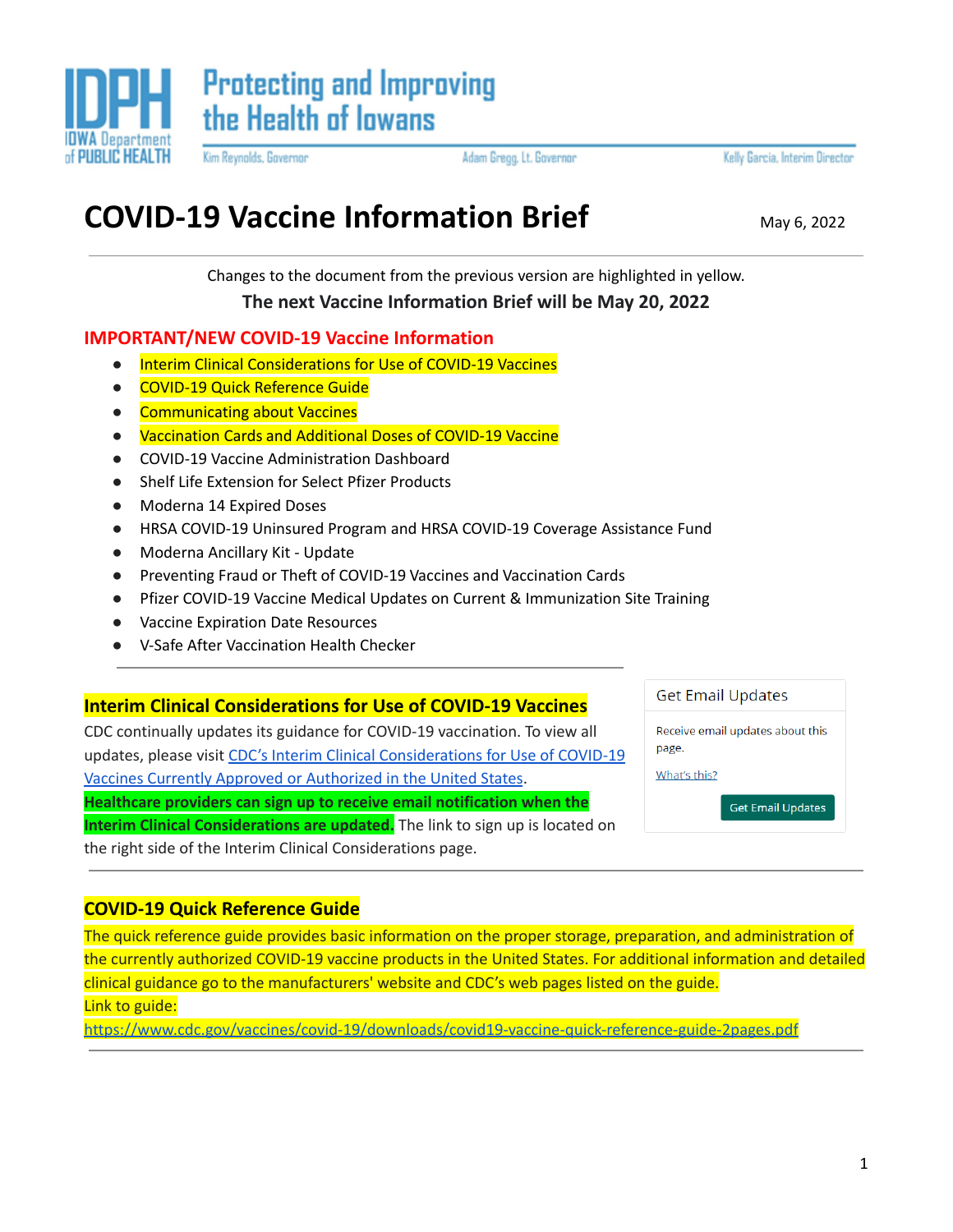### **Communicating about Vaccines**

A new educational module, "Communicating about Vaccines – COVID-19 & More" has been released. Development of this free module was led and supported by the Vaccine Education Center and the Office of Community Engagement at the Children's Hospital of Philadelphia (CHOP), in partnership with the Pennsylvania Chapter, American Academy of Pediatrics (PA-AAP), Pennsylvania Immunization Coalition (PAIC), and Philadelphia Department of Public Health (PDPH). This free web-based interactive session offers a two-hour training divided into three parts:

- **Part 1**: Details the dangers of COVID-19 disease, explains the U.S. system to authorize and approve vaccines, and highlights the safety & effectiveness of COVID-19 vaccines.
- **Part 2**: Explores best practices in vaccine communication.
- **Part 3**: Reviews the module, offers additional resources, and explains how to receive continuing education credit or a certificate of attendance.

The module was developed for adult and pediatric providers, immunization champions, and community members. The module provides understanding of COVID-19 disease, how the vaccine approval process works, and how to communicate effectively about these topics, so that ultimately stakeholders — and their constituents — have a solid, or reinforced, urgency regarding what the receipt of vaccines can do to protect people from COVID-19. To learn more about the module or access versions "For credit" or "No credit," visit [chop.edu/vaccine-online-learning](https://www.chop.edu/centers-programs/vaccine-update-healthcare-professionals/online-learning-healthcare-providers).

### **Vaccination Cards and Additional Doses of COVID-19 Vaccine**

If there is no space on a vaccine card to document additional or repeated doses of COVID-19 vaccine, please document new vaccinations on a NEW card and staple all patient vaccine cards together. This will ensure the patient has all of their vaccine records maintained in a single location.

# **COVID-19 Vaccine Administration Dashboard**

Reporting of vaccination data to the COVID-19 Vaccine [Administration](https://idph.iowa.gov/Emerging-Health-Issues/Novel-Coronavirus/COVID-19-Reporting) Dashboard and DOMO will transition to monthly as of May 3, 2022. Additional data outside of these monthly timeframes will not be available.

# **Shelf Lift Extension for** *Select* **Pfizer Products**

The Food & Drug Administration has approved an amendment to the EUA for Pfizer Tris COVID-19 vaccine extending the shelf-life of the following Pfizer product formulations from 9 to 12 months:

- Pfizer Tris Pediatric vaccine (**Orange** Cap for ages 5 through 11, with diluent)
- Pfizer Adult Tris **(Gray** Cap for ages 12+, no diluent)

Vials stored consistently in an ultra-low temperature freezer at -90oC to -60oC (-130oF to -76oF) may remain in use for up to 12 months beyond the date of manufacture printed on the vials and cartons. Vials stored in refrigerated vials (2oC to 8oC) are **NOT** eligible for extension, regardless of the expiration date. Additional information on Pfizer storage and handling may be found at Administration Overview for [Pfizer-BioNTech](https://www.cdc.gov/vaccines/covid-19/info-by-product/pfizer/index.html) [COVID-19](https://www.cdc.gov/vaccines/covid-19/info-by-product/pfizer/index.html) Vaccine | CDC.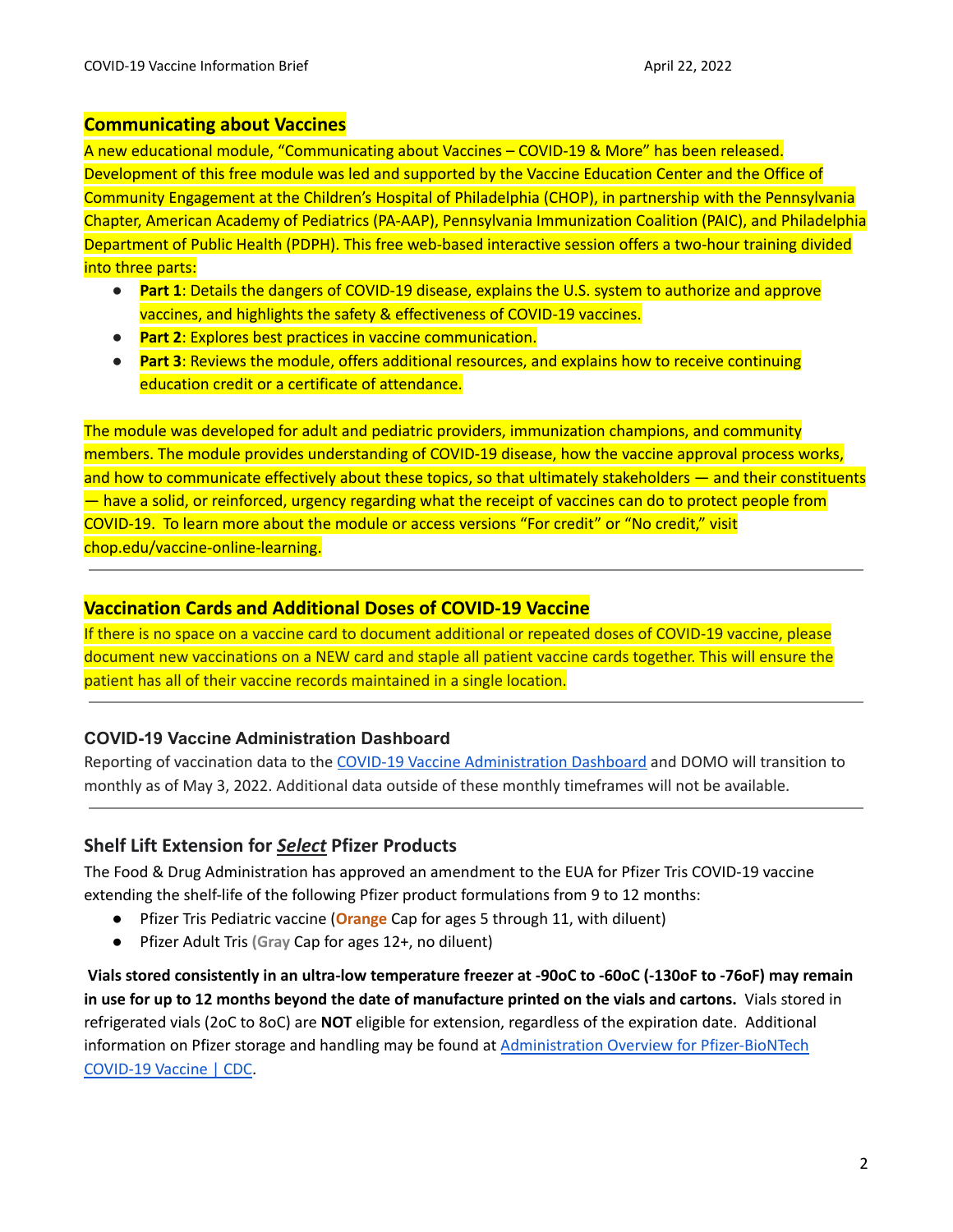Pfizer **Orange** and **Gray** Cap Tris Vaccine expiry dates based on 12 months from the date of the manufacture are shown below and at Expiry [Information](https://www.cvdvaccine-us.com/images/pdf/Expiry_Doc.pdf) for Pfizer COVID-19 Vaccines . No changes have been made to the vaccine itself to enable extension of expiry dating. This change is based on stability data submitted by the manufacturer to the FDA.

| <b>Printed Manufacturing</b><br>Date | <b>12-Month Expiry</b><br>Date |
|--------------------------------------|--------------------------------|
| 06/2021                              | 31-May-2022                    |
| 07/2021                              | 30-Jun-2022                    |
| 08/2021                              | 31-Jul-2022                    |
| 09/2021                              | 31-Aug-2022                    |
| 10/2021                              | 30-Sep-2022                    |
| 11/2021                              | 31-Oct-2022                    |
| 12/2021                              | 30-Nov-2022                    |
| 01/2022                              | 31-Dec-2022                    |
| 02/2022                              | 31-Jan-2023                    |
| 03/2022                              | 28-Feb-2023                    |

Reminders:

- Do not use Pfizer Tris products beyond 12 months from manufacture date.
- Expiration dates for the Pfizer TRIS products are NOT printed on the vaccine cartons or vials.
- Do not store Pfizer vials at -25°C to -15°C (-13°F to 5°F). Once vials are thawed, they should not be refrozen.

For more information, please review the updated FDA Factsheets:

- Fact Sheet for Healthcare Providers [Administering](https://www.fda.gov/media/153715/download) Vaccine (Gray Cap/Adult)
- Fact Sheet for Healthcare Providers [Administering](https://www.fda.gov/media/153714/download) Vaccine (Orange Cap/PEDS)

COVID-19 vaccines authorized under an EUA do not have fixed expiration dates, and expiration dates may be extended as more stability data is collected. Always check Expiry [Information](https://www.cvdvaccine-us.com/images/pdf/Expiry_Doc.pdf) for Pfizer COVID-19 Vaccines to obtain the most up-to-date expiration dates for the Pfizer COVID-19 vaccines you have in inventory.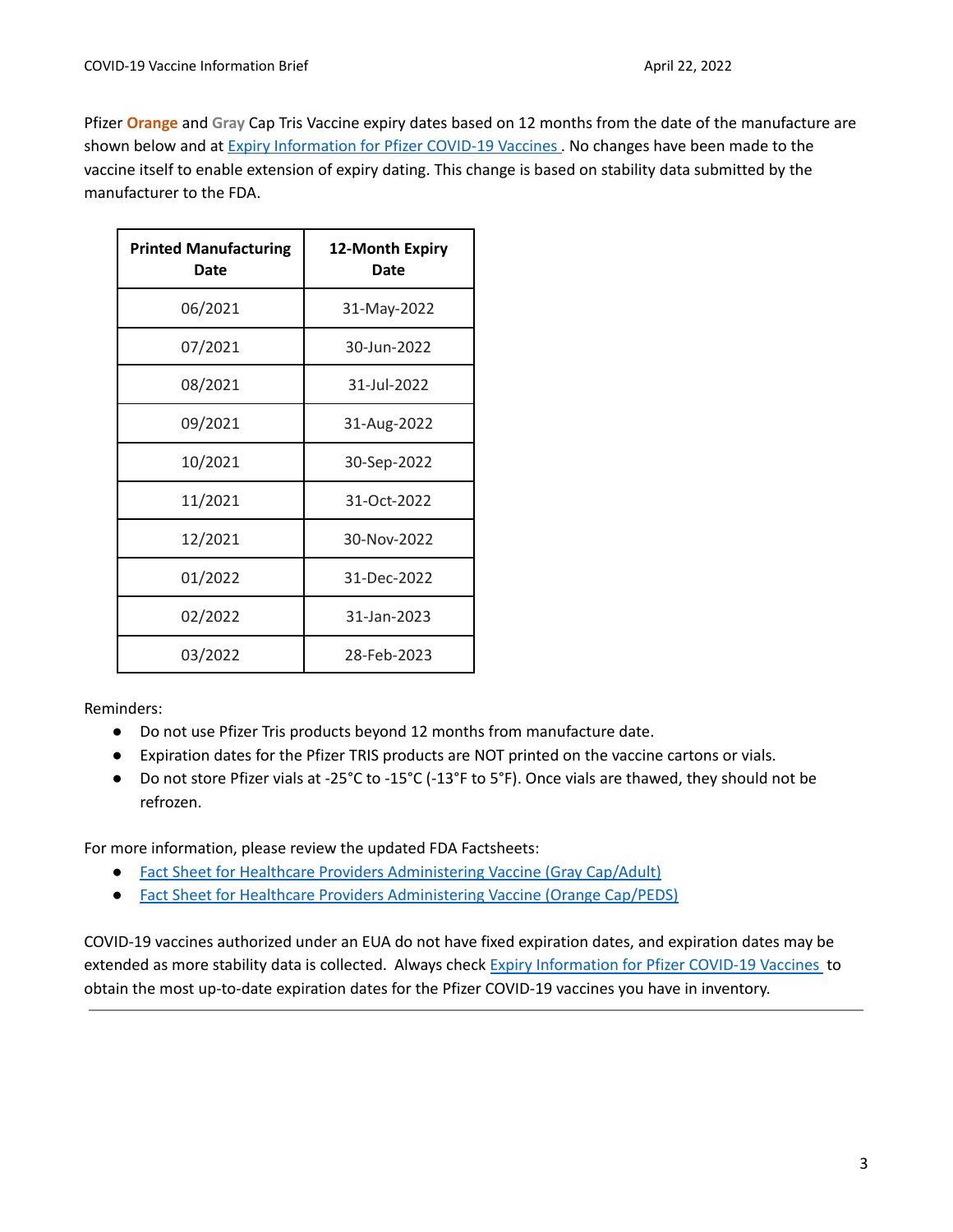# **Statement Regarding Exhaustion of Funding for Uninsured Program and Coverage Assistance Fund**

The HRSA COVID-19 Uninsured Program has stopped accepting claims due to a lack of sufficient funds. **Confirmation of receipt of claim submission does not mean the claim will be paid.** Claims submitted by these deadlines will be paid subject to eligibility and availability of funds.

Unfortunately, IDPH does not have any information about efforts to continue to sustain this program. Provider questions can be directed to the HRSA COVID-19 Uninsured Program Provider Support Line: 866-569-3522, whose hours of operation are 8:00 am to 10:00 pm Central Time, Monday through Friday. For additional information, see COVID-19 Uninsured Program Claims [Submission](https://www.hrsa.gov/coviduninsuredclaim/submission-deadline) Deadline FAQs.

IDPH has received questions regarding the provider's ability to refuse COVID-19 vaccine to uninsured patients. CDC strongly encourages providers to stay in the CDC COVID-19 Vaccination Program and CDC expects participating providers will continue to administer these life saving vaccines at no cost to patients to ensure equitable access for all individuals. The COVID-19 Vaccination Program Provider Requirements website does offer guidance:

### **All organizations and providers participating in the CDC COVID-19 Vaccination Program:**

- **must** administer COVID-19 Vaccine at no out-of-pocket cost to the recipient
- may **not** deny anyone vaccination based on the vaccine recipient's coverage status or network status
- may **not** charge an office visit or other fee if COVID-19 vaccination is the sole medical service provided
- may **not** require additional medical services to receive COVID-19 vaccination
- **may** seek appropriate reimbursement from a program or plan that covers COVID-19 Vaccine administration fees for the vaccine recipient, such as:
	- vaccine recipient's private insurance company
	- Medicare or Medicaid reimbursement
	- HRSA COVID-19 Uninsured Program for non-insured vaccine recipients
- **may not seek any reimbursement, including through balance billing, from the vaccine recipient**

# **Pfizer COVID-19 Vaccine Medical Updates on Current & Immunization Site Training**

At this time, the Medical Affairs team is continuing to educate providers on Purple, Gray, and Orange caps as well as medical updates. To access dates and links for upcoming training sessions, please visit: **[https://www.pfizermedicalinformation.com/en-us/medical-updates.](https://www.pfizermedicalinformation.com/medical-updates)**

### **Vaccine Expiration Date Resources**

Always be sure to check the manufacturer's website to obtain the most up-to-date expiration dates for COVID-19 vaccines. It is important for healthcare providers to update vaccine expiration dates in IRIS. Questions regarding IRIS vaccine inventory and adjusting expirations dates can be directed to the IRIS Helpdesk at 800-374-3958.

For EUA COVID-19 vaccines that do not have a final expiration date, the CDC has set an expiration date of **12/31/2069 to serve as a** *placeholder date***.** Such vaccines have a dynamic expiration date, which can change over time as additional stability data become available. This placeholder date, which is far in the future, is intended to serve as a prompt for the provider to check the latest expiry information on the manufacturer's website. **It is important for healthcare providers to update vaccine expiration dates in IRIS.**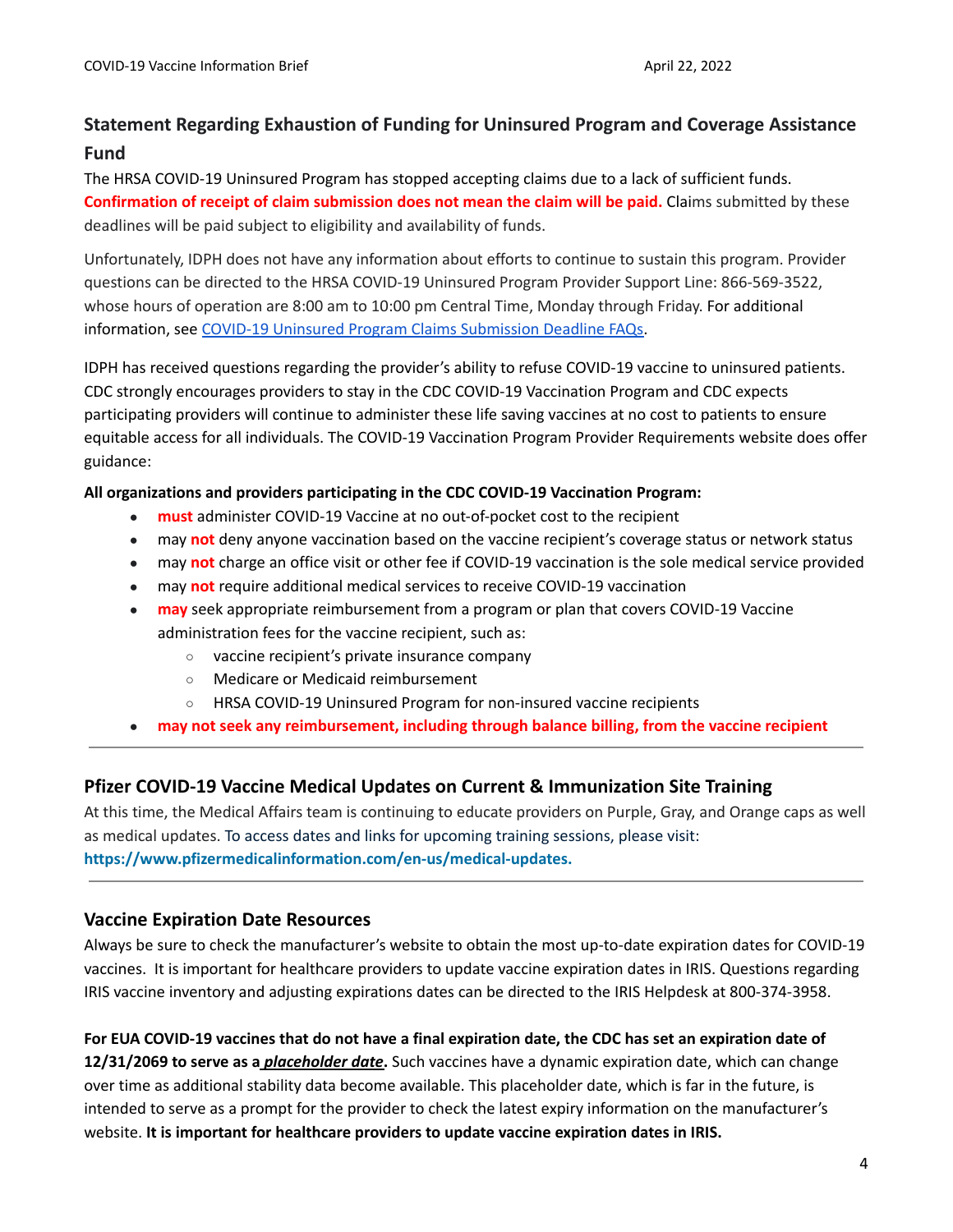#### **The Pfizer COVID-19 vaccine**:

It is important for all healthcare providers to double check all shelf life extensions for all Pfizer products. Pfizer does not have an expiration date look up tool for these vaccines. The date on the label is **NOT** the expiration date, instead, each vial has the lot number and date of manufacture printed on the label. Pfizer does provide guidance for expiration dates on their [website](https://www.cvdvaccine-us.com/)**.**

- Regardless of storage condition, **GRAY CAP** and **ORANGE CAP** vaccine vials should not be used after 9 months from the **date of manufacture** printed on the vial and cartons.
- The **PURPLE CAP** vaccine vials with an **expiry date** of September 2021 February 2022 (printed on the label) may remain in use for 3 months beyond the printed date if vials are maintained in approved storage conditions (-90°C to -60°C, -130°F to -76°F).
- Pfizer-BioNTech COVID-19 Vaccine for children 5 through 11 **(ORANGE CAP)** years of age may be stored at refrigerated temperatures between 2°C and 8°C (36°F and 46°F) for up to 10 weeks. **Vaccine initially distributed is nearing or has met the 10-week beyond-use date (BUD).**
	- **Reminders for providers:**
		- Vaccine may be stored in a refrigerator unit between 2°C and 8°C (36°F and 46°F) for up to 10 weeks.
		- Do NOT use vaccines stored in the refrigerator after 10 weeks. Discard appropriately.
		- Use a tracking system to ensure the vaccine is not used after the BUD. CDC has tracking labels to monitor storage times at [Pfizer-BioNTech](https://www.cdc.gov/vaccines/covid-19/info-by-product/pfizer/pfizer-bioNTech-children-adolescents.html) COVID-19 Vaccine (5 Through 11 Years of [Age\)](https://www.cdc.gov/vaccines/covid-19/info-by-product/pfizer/pfizer-bioNTech-children-adolescents.html) | CDC



**Expiry information for Ages 5 through 11 DILUTE BEFORE USE Orange Cap presentation\*** and Ages 12 years and older DO NOT DILUTE **Gray Cap presentation\*** 

| <b>Printed Manufacturing Date</b> | <b>9-Month Expiry Date</b> |
|-----------------------------------|----------------------------|
| 06/2021                           | 28-Feb-2022                |
| 07/2021                           | 31-Mar-2022                |
| 08/2021                           | 30-Apr-2022                |
| 09/2021                           | 31-May-2022                |
| 10/2021                           | 30-Jun-2022                |
| 11/2021                           | 31-Jul-2022                |
| 12/2021                           | 31-Aug-2022                |
| 01/2022                           | 30-Sep-2022                |
| 02/2022                           | 31-0ct-2022                |
| 03/2022                           | 30-Nov-2022                |

| <b>Printed Expiry Date</b> | <b>Updated Expiry Date</b> |
|----------------------------|----------------------------|
| September 2021             | December 2021              |
| October 2021               | January 2022               |
| November 2021              | February 2022              |
| December 2021              | March 2022                 |
| January 2022               | April 2022                 |
| February 2022              | May 2022                   |
| March 2022                 | June 2022                  |